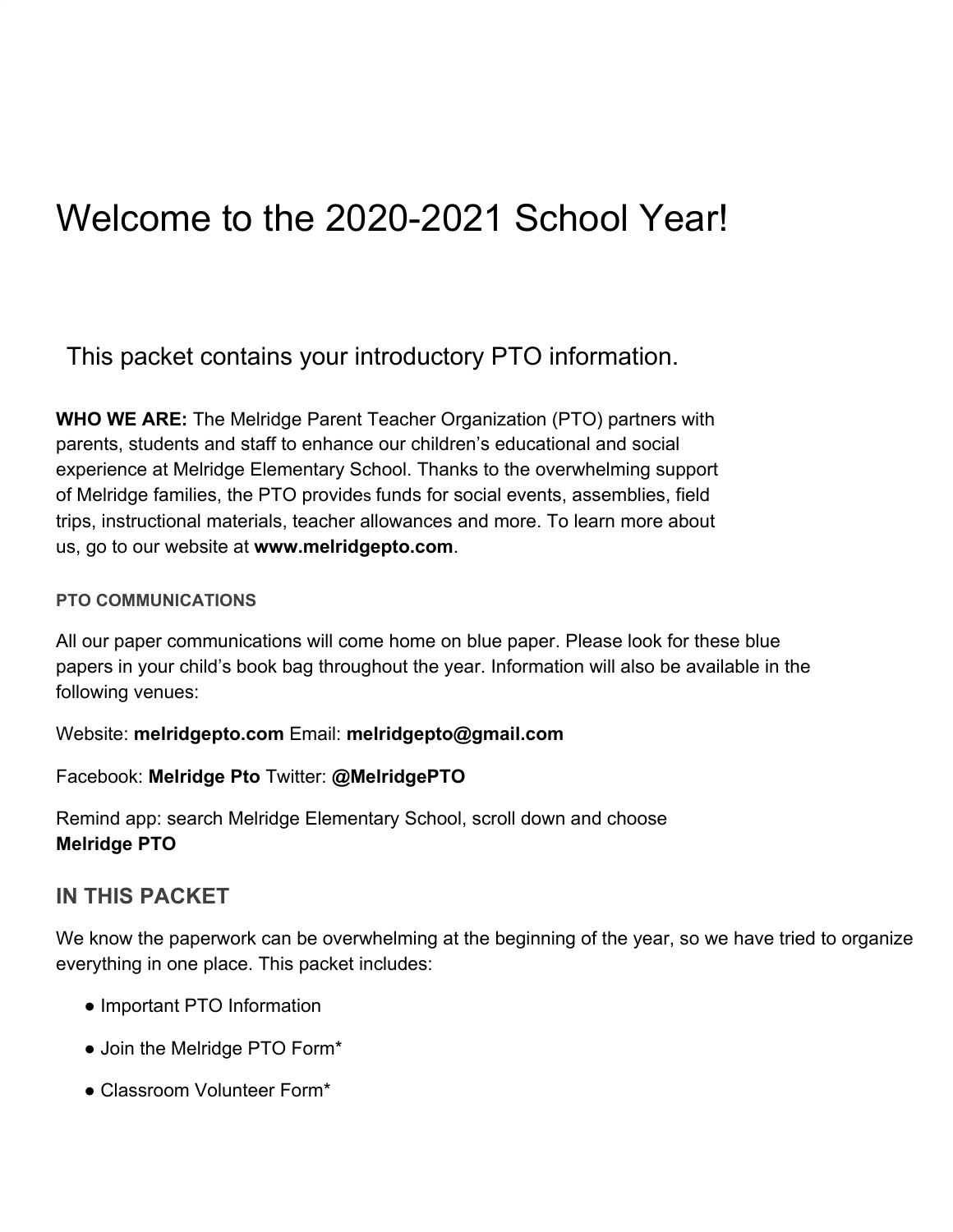## **\* Please complete and return the last 2 pages to your child's teacher.**

## **WHY JOIN?**

We encourage all parents/caregivers to become a PTO member and help throughout the year. You do not have to be a member to volunteer or attend any of our events, but your membership contribution helps us fund many of our activities throughout the year. Volunteering at the school with and for your child can be rewarding. It gives you an opportunity to meet staff and other parents at the school and your child will be excited to have you there!

## Important PTO Info for 2020-2021

*Keep this page for future reference*

EVENTS :stay tuned….

MEETINGS *:* As of now, all monthly meetings will be at 6pm via Zoom. Check out our Facebook page Melridge PTO for updates and meeting links

## The 2020-21 PTO BOARD:

Michelle Proud - President Kelley Hixson - Vice President Stephanie Cicconetti - Treasurer Katie Shadduck - Secretary

## **HELP WHILE YOU SHOP:**

**GIANT EAGLE** Register your **Giant Eagle** Advantage card at **www.gianteagle.com**. Enter our school ID #1409.

**AMAZON** Log on to **smile.amazon.com** and choose Melridge Elementary PTO. A portion of your purchases will be donated to Melridge PTO.

**BOX TOPS:** BoxTops has gone digital! Download the app and scan instead of clipping!

**HEINENS** Add our school to your "my profile" at **www.heinensrewards.com**. THIS MUST BE ADDED EVERY YEAR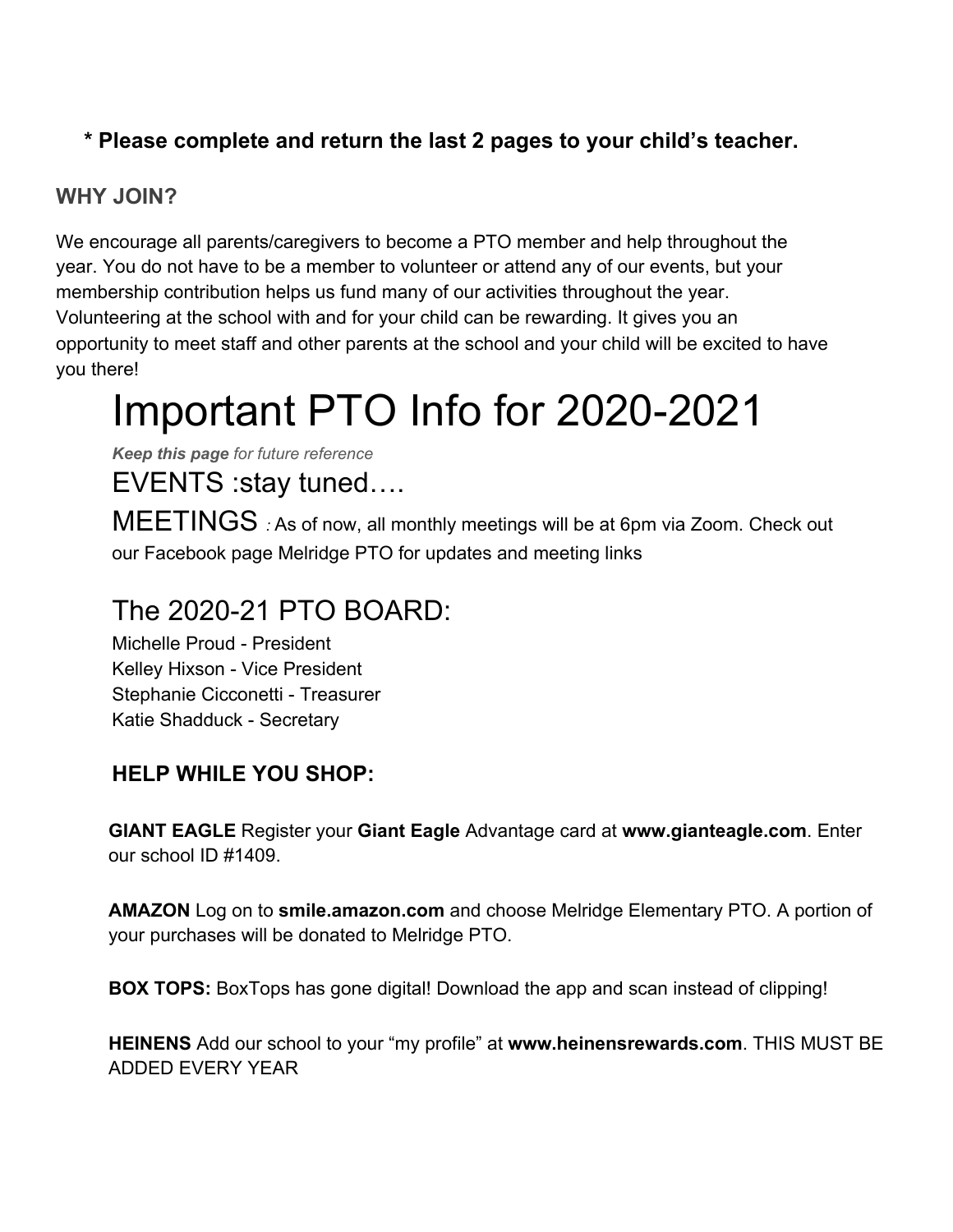## **JOIN THE MELRIDGE PTO:**

Please support your PTO by becoming a member. Being a member gives you the **opportunity to vote** on PTO issues and ensures that you are **included on communications** about important PTO events and activities. You do not have to be a member to volunteer or attend any of our events, but your membership contribution helps us fund many of our activities throughout the year. The PTO also offers the opportunity to sponsor our organization with a one-time, tax deductible donation. The sponsorship level gives you PTO Membership *and* provides your PTO with additional funds.

Please complete this form and return it to school **by September 21st**. The class with the highest PTO membership will receive a special treat!

| Adult's      |  |  |
|--------------|--|--|
| Name(s):     |  |  |
|              |  |  |
| $E-mail(s):$ |  |  |
|              |  |  |
|              |  |  |
|              |  |  |
|              |  |  |
|              |  |  |
| Teacher:     |  |  |

#### **MEMBERSHIP ONLY SPONSORSHIP LEVELS**

❑ \$5

❑ Bronze \$25

❑ Silver \$50

❑ Gold \$100

❑ Corporate \$250

Please make checks payable to Melridge PTO. Thank you for your support!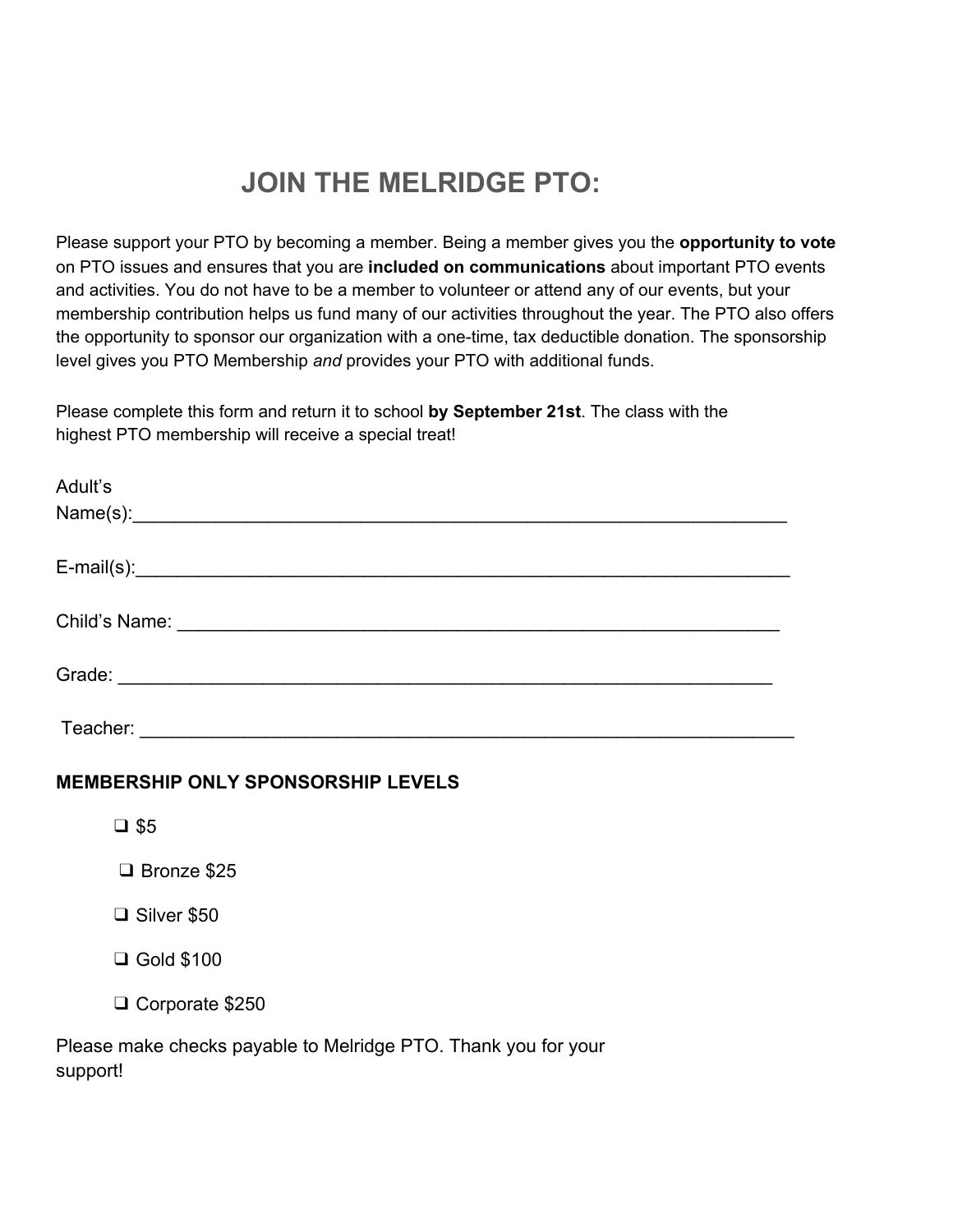# **CLASSROOM VOLUNTEER:**

*Return this form by September 21st*

Please help in your child's classroom! You can be the Homeroom Lead Coordinator or volunteer to help with any of the 3 classroom parties (Halloween, Winter and Valentine's Day). The **Homeroom Lead Coordinator** coordinates the volunteers for each party and may help plan the homeroom teacher's gift at the end of the year. **Volunteers** can help by providing snacks, drinks and paper products, or planning a craft or activity. Volunteers will be picked on a first come first serve basis. All Snacks and crafts will need to be sent in prepackaged only due to this years Covid19 rules.

If you have any questions, please contact us at melridgepto@gmail.com

Fill out **one form per child** and return to each child's classroom.

Please complete this form and return it to school **by September 21st**

**Your Name:**  $\blacksquare$ 

**Child's Name:** \_\_\_\_\_\_\_\_\_\_\_\_\_\_\_\_\_\_\_\_\_\_\_\_\_\_\_\_

**Phone#:** \_\_\_\_\_\_\_\_\_\_\_\_\_\_\_\_\_\_\_\_\_\_\_\_\_\_\_\_\_\_\_

**Email:**  $\qquad \qquad \qquad$ 

**Teacher: with a set of the set of the set of the set of the set of the set of the set of the set of the set of the set of the set of the set of the set of the set of the set of the set of the set of the set of the set o** 

**Grade:** \_\_\_\_\_\_\_\_\_\_\_\_\_\_\_\_\_\_\_